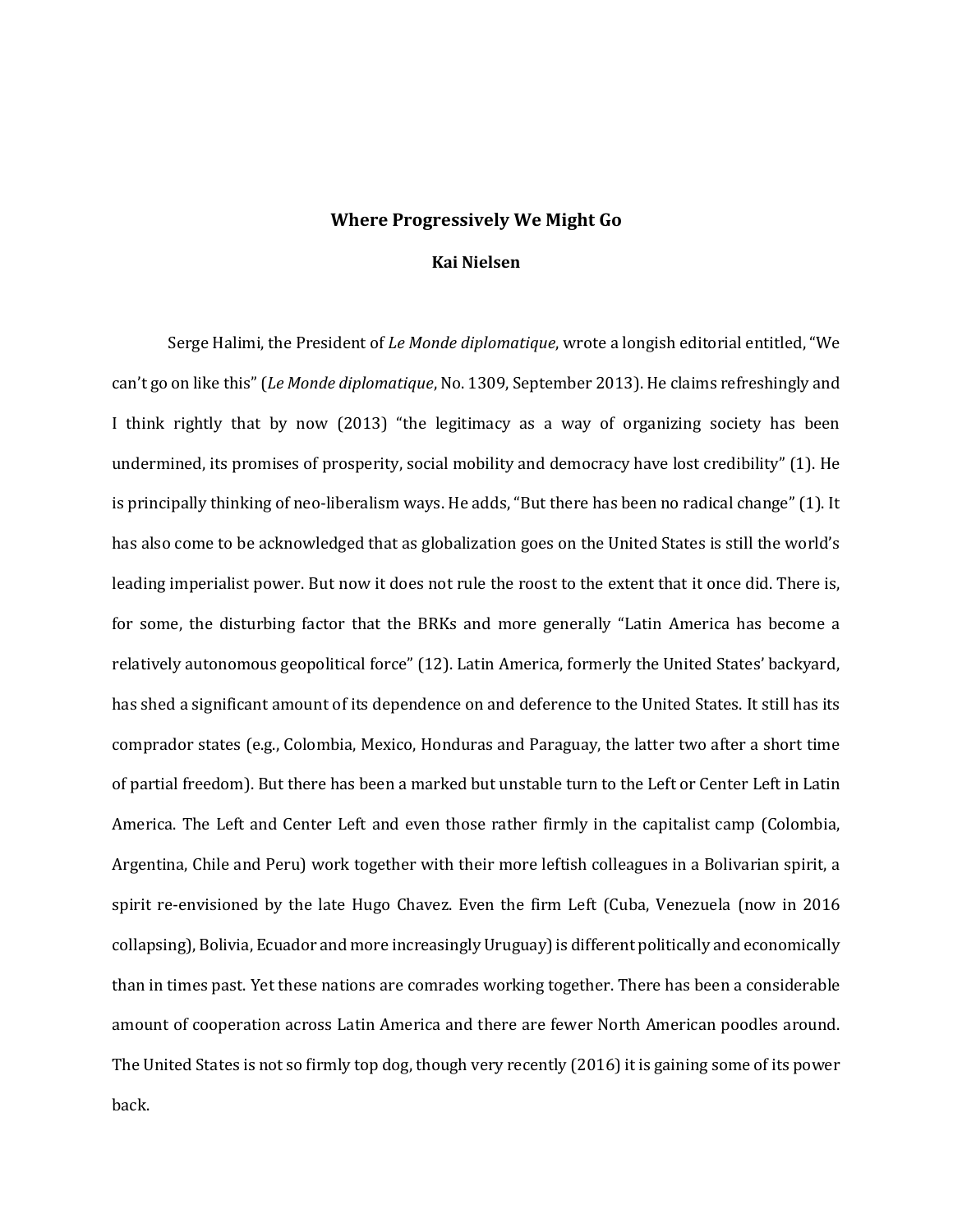So with this, Halimi in effect qualifies his claim that there has been no radical change in the new liberal globalizing order. But still, Europe and the rest of North America and Australia and New Zealand are in first-class cabins on board the U.S. steamship. Harper, Cameron and Abbott might well be characterized as U.S. lap dogs. Now (2015-16) Harper, Abbott and finally even Cameron (2016) have been put in the dustbin of history. However, the new (2013) American Ambassador to Canada is a thorough Wall Street man, a former high officer of Goldman Sachs. Canada now has such a fellow as an ambassador in its country. But there is Justin Trudeau, a Liberal in a modernized traditional version of his father. He marched (2016) in the Gay Pride Parade. The times they are a-changing. That would not be something Harper would do or even dream of doing.

Neo-liberalism has sought to gain force. It has even brought its opposition, including much of its *somewhat* Left opposition, to swallow hook, line and sinker Margaret Thatcher's mantra that there is no alternative to capitalism's delights. Straighten up and fly right, you deviants read the *Economist* and all will be well as it can be. Is Sweden even somewhat caught by this, too?

Halimi agrees with standard neo-liberalism that that though our situation is grim flexible alternatives exist. The existing order can be contained and then rolled back. He argues that "an extension of nonprofit companies can respond to this challenge" (12). It would operate to check the commercialization of human beings. There might become strict laws that kidneys and the like are not for sale as they are in India. Though organs can, and should be, donated at death. But for such a law to be effective so that a desperate Indian farmer about to lose his land or a desperate woman with her child starving do not have to, legally or illegally, sell one of their kidneys. This can only be done by reining in the capitalist order from commercializing everything for which there is a chance for there being a profit in its sale. This is to be done by characterizing basic needs (housing, food, education, health care including transplants) being made available to all and by funding them collectively and providing them for all. Body parts are not for sale. People at death can, for example, donate their kidneys but they cannot sell them, though they can be donated even before their deaths.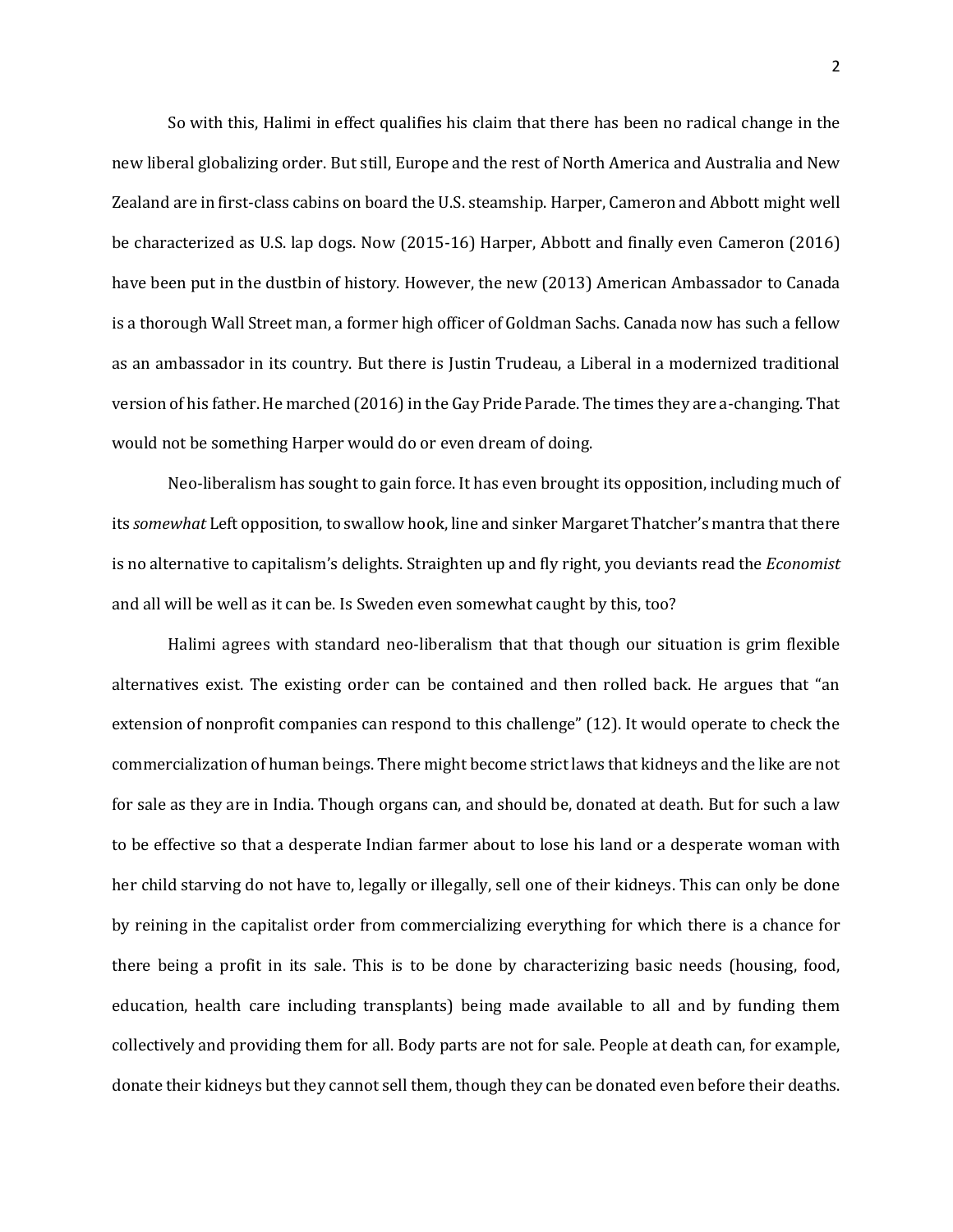But the other things mentioned must be available for all. If not enough kidneys are found by such donation, then there should be a law that requires that they be taken at death. Then no one would be pressed into such a stressful situation of having to sell a kidney or even be able to do so for they would not be for sale. Pirates forcefully grabbing them would be resolutely punished. This would be a beginning in enhancing the life of populations in ways that neo-liberals will not and cannot guarantee. Trumpists do not care about it one way or another. Profit *uber alles* it is for them.

Halimi claims we should, and can, move in the way I have been recommending. He follows the sociologist Alain Accords in recommending, to quote Accords, "expanding public services rapidly and continuously to the point where they cover all fundamental needs for 'free' in synch with their historic evolution, which is only economically conceivable if all resources and wealth used for social work and produced through collective effort are returned to common ownership" (Alain Accords, "La Gratuite contra les eaux tiedes du reformisms," *Le Sarkophage*, no. 20, Lyons, September-October, 2010). This goes quite a few steps beyond Bernie Sanders's proposals for a democratic socialism.

In trying to change the world, something that is daunting, including intellectually daunting, it would be well to instigate such matters looking non-nostalgically and non-dreamlike at them as something for the future.

It is clear now that neo-liberalism has not worked as a way of organizing society and that the world order has been led by it into disaster. Halimi puts that well at the end of his article:

> The game is not over. The neo-liberal dream has lost its status as an absolute and an ideal, without which its social projects will wither and perish. All it is capable of producing now are privileges, and cold, dead beings. A change will occur. Each of us can help it to happen a little sooner (12).

Change will surely occur. But with the dumping of Sanders and the elevating of Hillary Clinton, it will be held up for a while. With Trump, which seems unlikely, we will get a further trip to the Right. Neo-liberalism, if it ever had any relevance at all, is surely now utterly discredited. I hope with all my heart and head that we will take in broad terms the direction Halimi takes. I am less